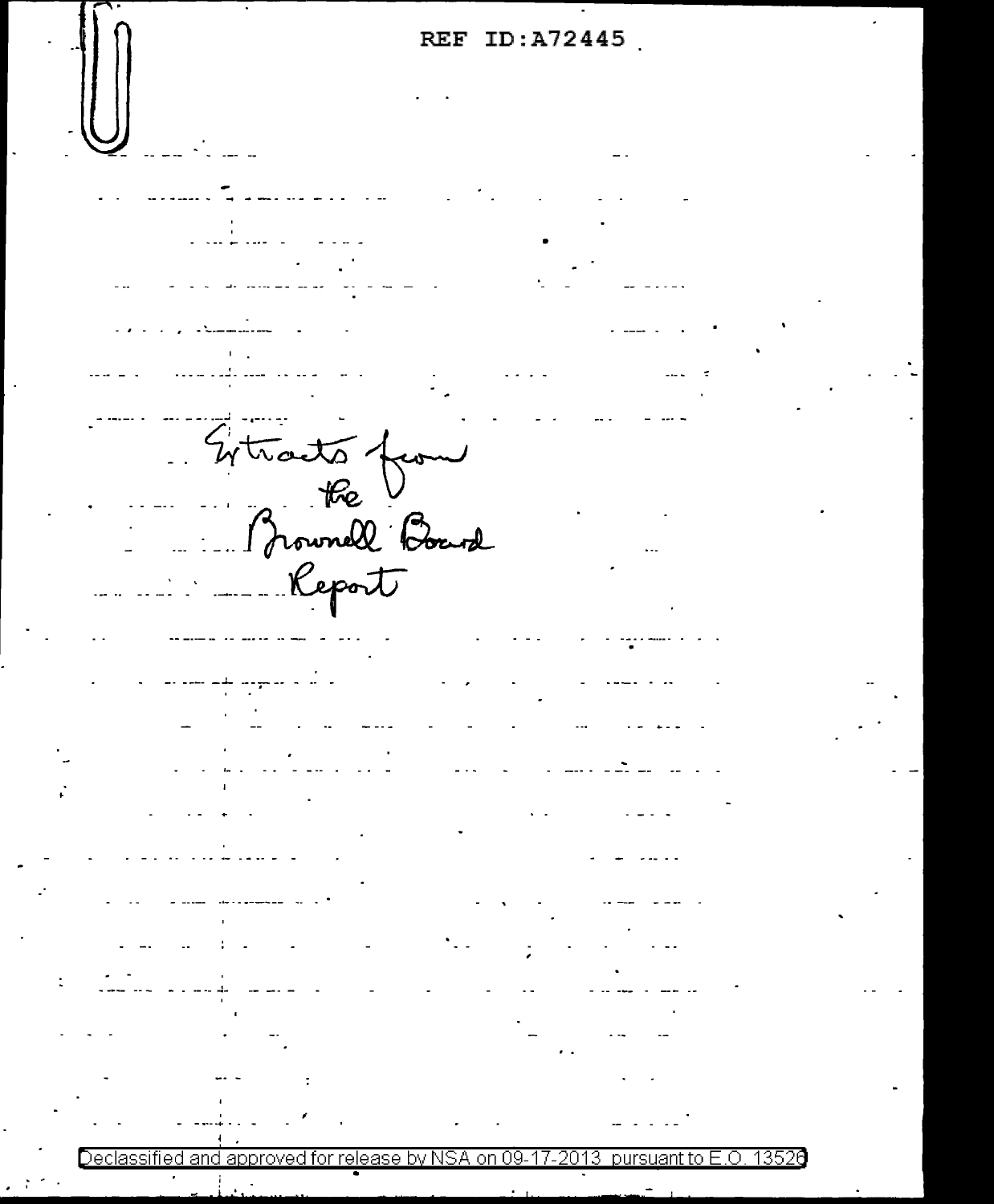**REF ID: A72445** 

## AP SEREE <del>uede</del>

Page  $8$  (Subparagraph  $(f)$ )

(f) Within AFSA itself, the Director should serve for a longer term than the two-year rotational term provided for at present. He must be a man of the highest competence. Although qualified witnesses have recommended to the Committee that he be a civilian, we believe that, on balance, the position should be held for the first term of at least four years by a career military officer on active or reactivated duty status, and that he should enjoy at least 3-star rank while he occupies the office. He should have a civilian deputy; and in other respects (particularly in the field of research) the development of civilian careers should be encouraged to a much greater extent than at present. If, as things develop, it should later appear that a civilian could better qualify for the position of Director, we recommend that no sense of tradition or vested military interest be allowed to stand in the way of his appointment.

## Page 124.

Recommendations as to organization within AFSA itself.

The Committee received much testimony from both military and civilian sources very critical of the situation that exists today within the AFSA organization. This criticism was directed against the present organizational structure of AFSA and not against the capability or efficiency of any individual occupying a responsible position.

At present the directorship of AFSA is rotated among the Services, each fincumbent holding the position for two years. There was not a single individual whom the Committee questioned on this point who did not express the opinion that this term was too short. Recommendations varied from three years to an indefinite or "career" period. Everyone agreed that under the present setup it took a year for the Director to get his feet under him and that he really only became well trained to perform his difficult task shortly before his term of office expired. The Committee recommends strongly that AFSA should be administered by a director with a substantially longer term of office.

The witnesses differed in their opinion as to whether the director should be an officer or a civilian. These differences by no means followed the status of the particular witnesses; one of our senior generals stated flatly that he should be a civilian, and some other officers said that they did not think it made great difference whether he was a civilian or not. The majority, both military and civilian, expressed the strong view that, rightly or wrongly, a civilian would have a harder road, and greater difficulties to overcome, unless by chance he was a retired officer with good military experience behind him. This question would of course depend in any particular case on the particular personality involved. The primary qualification which should determine the selection of the director is competence, and the thoroughly competent individual may be found in any field of endeavor. Nevertheless, on balance, the Committee feels that initially the position should be held by a career military officer on active or reactivated duty status, enjoying at least three-star rank during the period of his incumbency. He should be appointed preferably for a term of

TOP SECRET SUEDE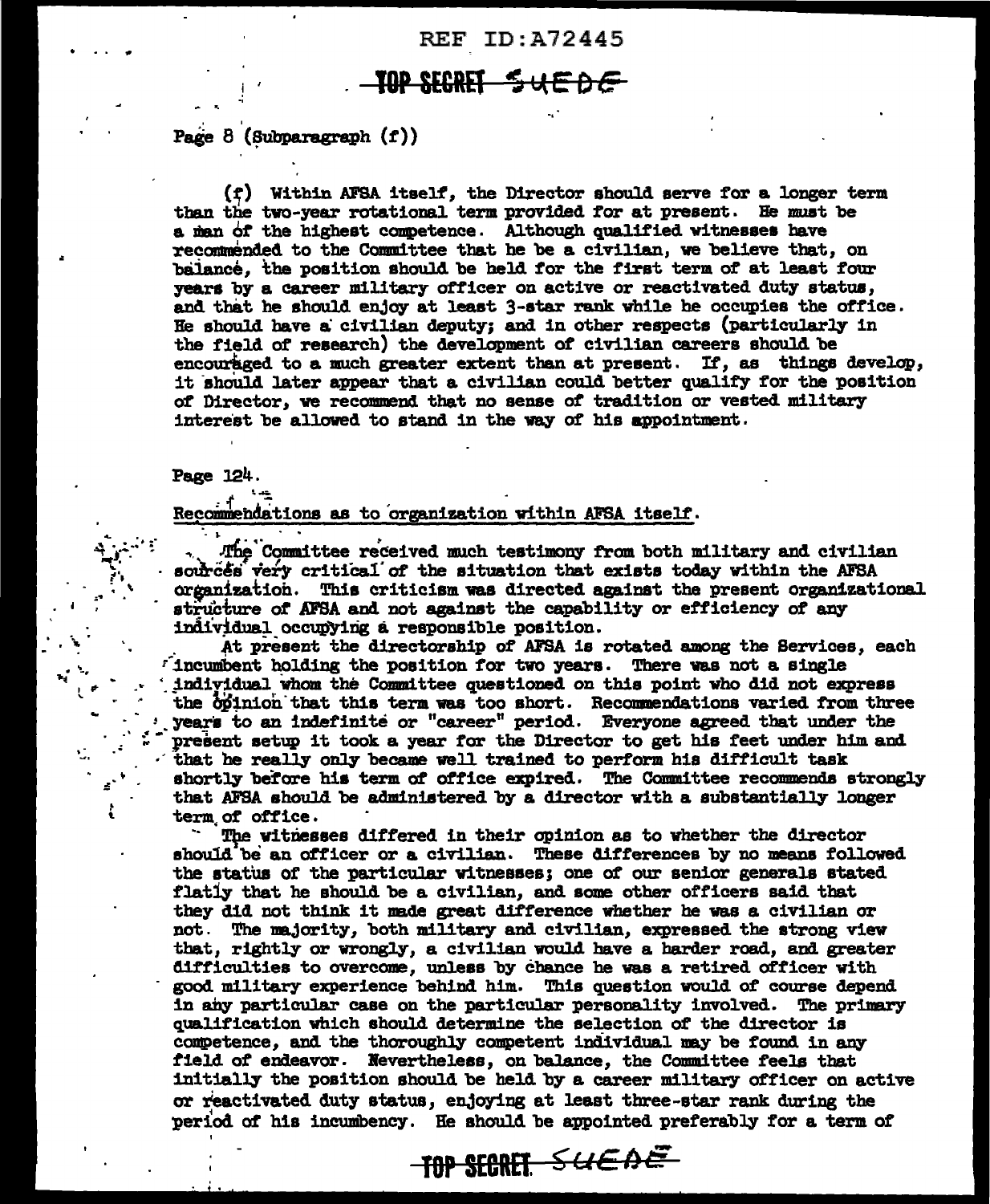6 years, but not less than 4 years. If, as things develop, it should ultimately appear that a civilian could better qualify for the position, it is strongly' recommended that no sense *ot* tradition or vested military interest be allowed to stand in the way *ot* his appointment. If' the director is an officer, he should have as his deputy a career civilian. The Director should be designated by the President on the nomination *ot*  the Secretary ot Defense.

TOP SECREF SONS 120

Below the directorate level, senior positions should be f'illed by individuals, whether officer or civilian, who bave a career interest in the f'ield *ot* communications intelligence. We do not believe that these positions should be limited to civilians, because we are impressed by the testimony given by many witnesses as to the inportance of familiarizing the Service organizations in the field with AFSA organization and operations by rotating otticera from .AFSA into f'ield positions and then back again. Also, the long experience *ot* several Bavy officers is orae of' the great asset& of the activity today. On the other hand, it would be a major mistake to limit the senior positions to officers, because it is of the greatest importance to encourage civilians to make careers in the COMINT field by clear demonstration that senior positions will be available to them if<br>their talents merit promotions.

We have been disturbed by the testimony as to the high rate of turnover among AFSA employees. This has been a tremendous handicap to the building up *ot* an efficient organization, as well as a serious hazard from the point of view of security. One cause, emphasized by informed witnesses, appears to be that many of the civilian employees believe that no matter how long they work nor how expert they become, the top positions in the divisions will generally be filled by officer personnel of less experience and training than they. Another factor during the past year was undoubtedly the decision (subsequently cancelled) to move the entire AFSA establishment to Fort Know.

To produce COMINT material requires as high a professional skill as any other applied science, and perhaps cryptanalysis and intelligence based on cryptanalysis require longer training and experience than most other scientific fields. The COMIRT agencies today are in poor position to compete for the people they need. They cannot offer comparable salaries; they cannot give the tangible rewards of public service such as the recognition of the community; they cannot offer the opportunity to acquire a skill usable in private life. We are not only not attracting capable young people in the numbers that are needed, but we are losing many that we have had in the past. Apparently there are only ten or fifteen top flight cryptaml.yata lef't at Arlington Ball out ot tbe much larger number who were in the COMINT effort during the War. In this connection, none of the socalled super-grades has been allocated to AFSA. Only under the present Director was application for such grades made; it is understood that the pending application is stalled today because all authorized super-grades have been allocated elsewhere in the Government.

The Committee cannot venture to prescribe methods of solving these • personnel problems, except to emphasize what has been said as to the importance of' making careers in the Agency attractive and to recommend. that a study should be made as to the desirability of increasing salaries paid to the key individuals. On the military aide, a corresponding study should be initiated

 $\mathbf{C}^{\star}$ 

TOP SECRET SUEDE